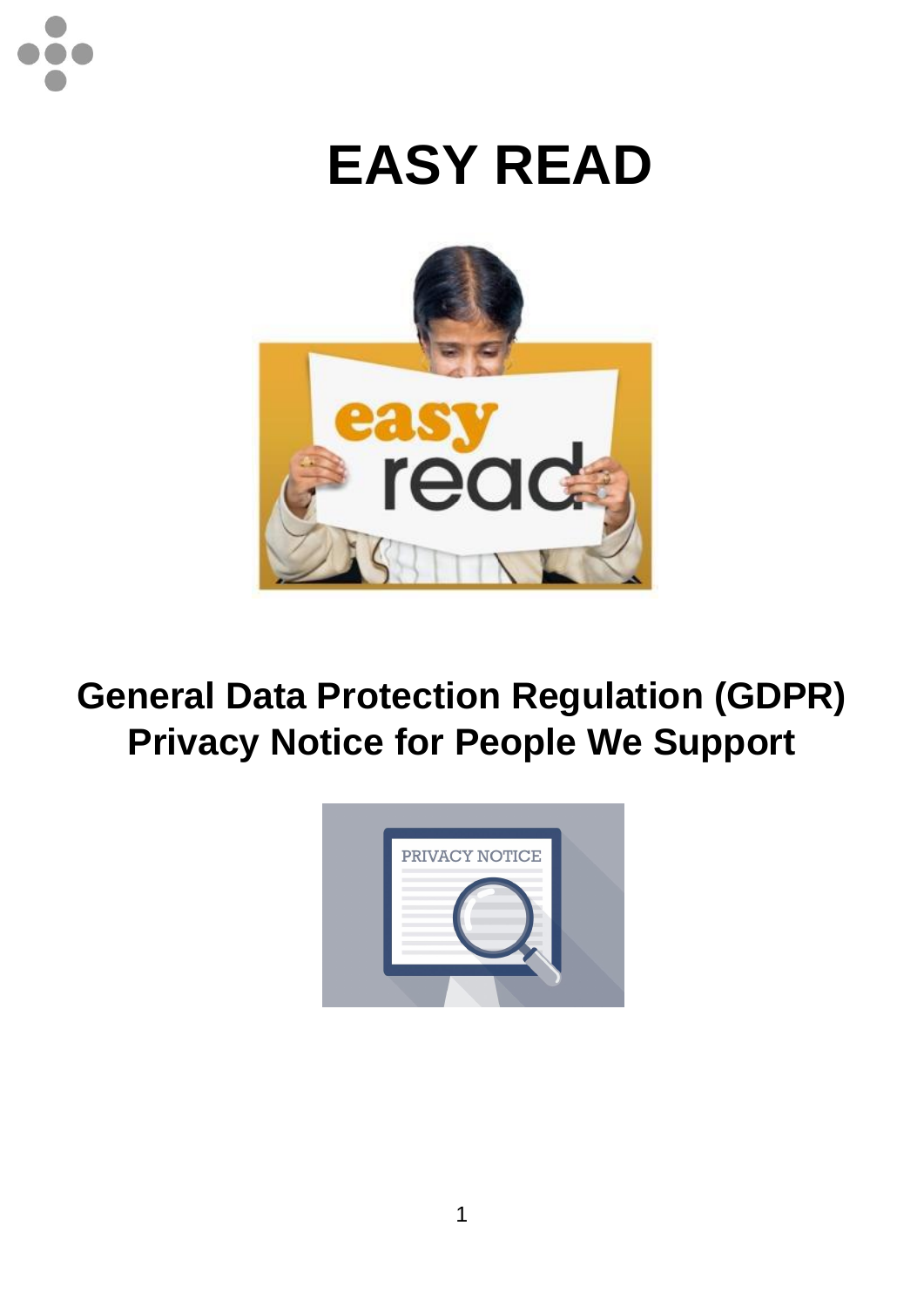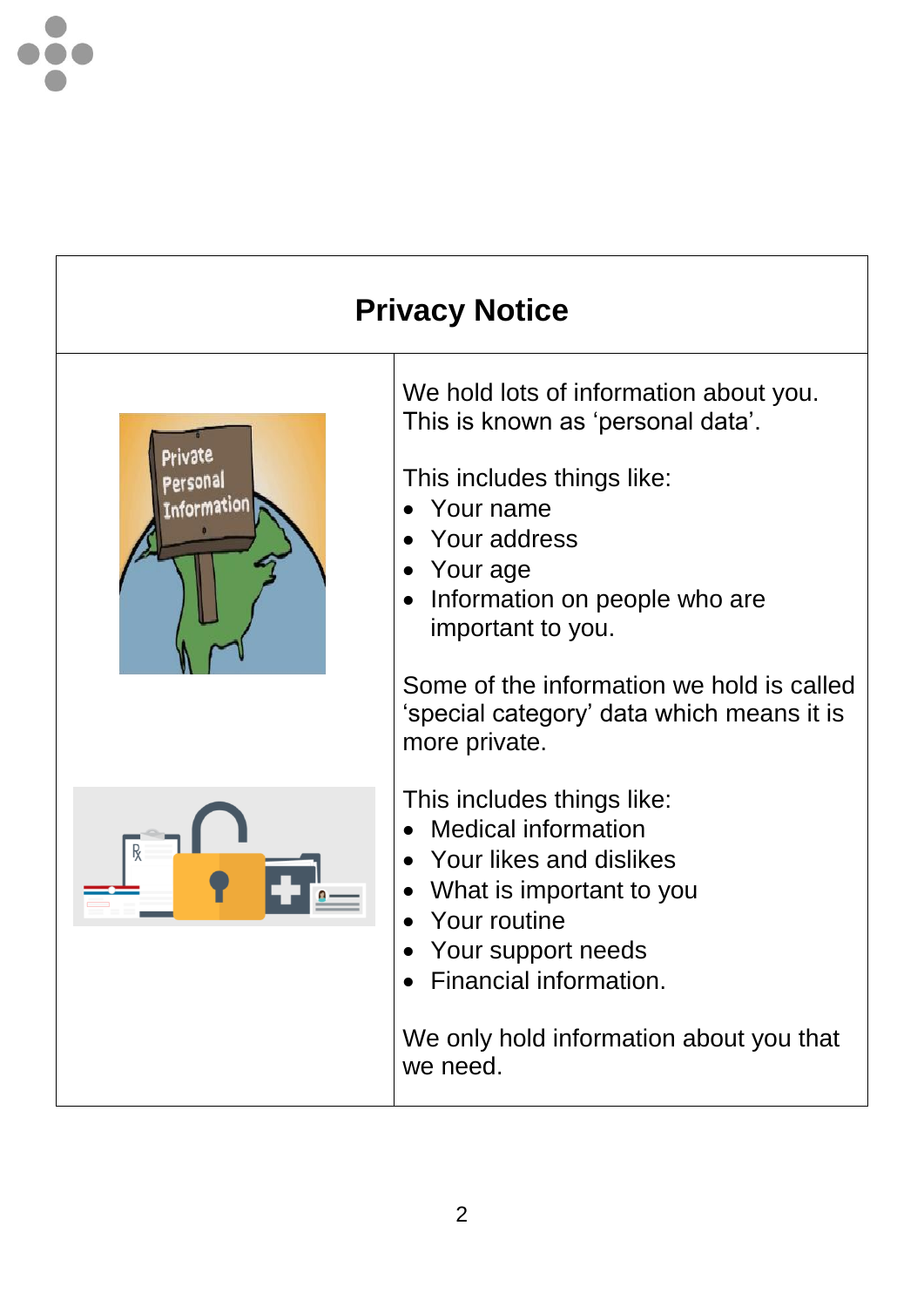|                                                                      | We hold this information about you so we<br>can provide you with the best support.<br>We get information about you from<br>people that are important to you and from<br>you and your Support Workers.<br>We need this information to understand<br>you and help you to achieve your goals. |  |
|----------------------------------------------------------------------|--------------------------------------------------------------------------------------------------------------------------------------------------------------------------------------------------------------------------------------------------------------------------------------------|--|
| VFIDENTIA                                                            | We keep your information private and<br>only share information about you when<br>we need to.<br>The Service Manager shares information<br>about you with your Support Workers so<br>they can support you safely.                                                                           |  |
| The Regulation and<br><b>Quality Improvement</b><br><b>Authority</b> | All of our Supported Living Services have<br>to keep to rules and regulations made by<br>the government.                                                                                                                                                                                   |  |
|                                                                      | These rules and regulations make sure<br>that we are providing a good quality<br>service.                                                                                                                                                                                                  |  |
|                                                                      | Inspectors will come and visit the Service<br>and may want to see the information that<br>we hold about you.                                                                                                                                                                               |  |
|                                                                      | We will ask your permission before we<br>share your information.                                                                                                                                                                                                                           |  |
|                                                                      | If you are not able to make a decision<br>about sharing your information, we will<br>talk to people who know you well to<br>decide if your information is shared.                                                                                                                          |  |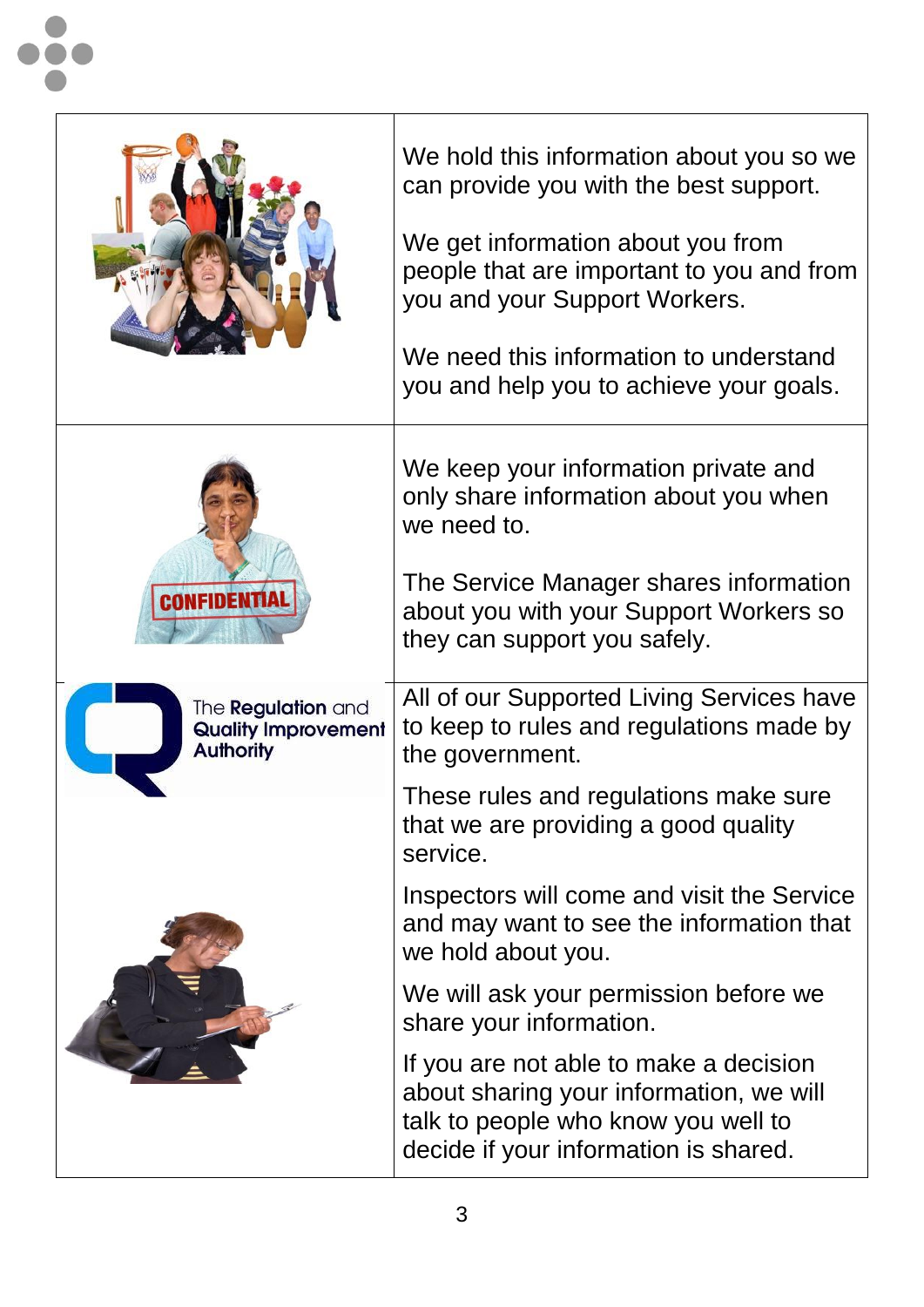| safe    | There are some situations e.g. to keep<br>you safe, when RQIA can look at your<br>information without your permission.                                                                                                                                                                           |  |
|---------|--------------------------------------------------------------------------------------------------------------------------------------------------------------------------------------------------------------------------------------------------------------------------------------------------|--|
| My Plan | Information about you is kept securely:<br>In files in your house / carer's house /<br>our offices / the Short Break Service<br>On our computers<br>$\bullet$<br>In an archiving facility                                                                                                        |  |
| Right   | You can see the information that we<br>have about you and how we support you.<br>You can ask us to make changes to<br>information we hold about you.<br>You can ask us to delete information.<br>You can ask for copies of the information<br>we hold about you to use for your own<br>purposes. |  |
|         | You can ask us to stop processing<br>information about you.                                                                                                                                                                                                                                      |  |
|         | We only hold information about you for<br>as long as we need to.                                                                                                                                                                                                                                 |  |